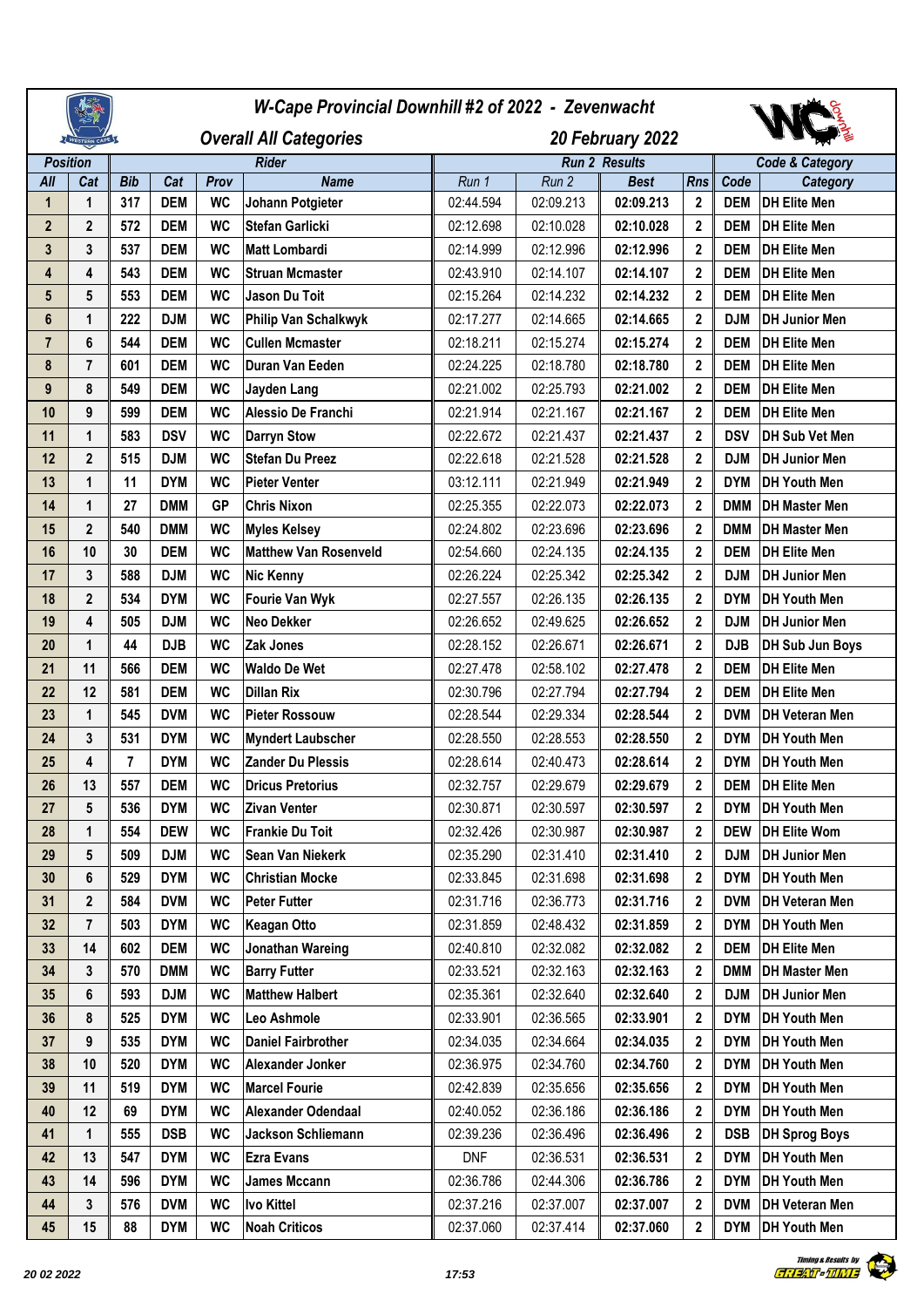|                 |                  |            | W-Cape Provincial Downhill #2 of 2022 - Zevenwacht |              |                                 |                  |                      |             |              |                            |                       |  |  |
|-----------------|------------------|------------|----------------------------------------------------|--------------|---------------------------------|------------------|----------------------|-------------|--------------|----------------------------|-----------------------|--|--|
| VESTERN CAPE    |                  |            | <b>Overall All Categories</b>                      |              |                                 | 20 February 2022 |                      |             |              |                            |                       |  |  |
| <b>Position</b> |                  |            |                                                    | <b>Rider</b> |                                 |                  | <b>Run 2 Results</b> |             |              | <b>Code &amp; Category</b> |                       |  |  |
| All             | Cat              | <b>Bib</b> | Cat                                                | Prov         | <b>Name</b>                     | Run 1            | Run 2                | <b>Best</b> | <b>Rns</b>   | Code                       | <b>Category</b>       |  |  |
| 46              | $\boldsymbol{2}$ | 501        | <b>DJB</b>                                         | <b>WC</b>    | <b>Xavi Gomes</b>               | 02:38.353        | 02:37.256            | 02:37.256   | 2            | <b>DJB</b>                 | DH Sub Jun Boys       |  |  |
| 47              | 16               | 560        | <b>DYM</b>                                         | <b>WC</b>    | Jano Gildenhuys                 | 02:41.712        | 02:38.135            | 02:38.135   | 2            | <b>DYM</b>                 | <b>DH Youth Men</b>   |  |  |
| 48              | $\mathbf{2}$     | 124        | <b>DSB</b>                                         | <b>WC</b>    | <b>Heiko Basson</b>             | 02:40.126        | 02:38.251            | 02:38.251   | 2            | <b>DSB</b>                 | <b>DH Sprog Boys</b>  |  |  |
| 49              | 15               | 524        | <b>DEM</b>                                         | <b>WC</b>    | <b>Aaron Ashmole</b>            | 02:39.510        | 02:38.266            | 02:38.266   | $\mathbf 2$  | <b>DEM</b>                 | <b>DH Elite Men</b>   |  |  |
| 50              | 17               | 550        | <b>DYM</b>                                         | <b>WC</b>    | <b>Louis Du Plessis</b>         | 02:39.171        | 02:38.650            | 02:38.650   | 2            | <b>DYM</b>                 | <b>DH Youth Men</b>   |  |  |
| 51              | 18               | 569        | <b>DYM</b>                                         | <b>WC</b>    | <b>Ross Swanevelder</b>         | 02:43.235        | 02:38.674            | 02:38.674   | $\mathbf 2$  | <b>DYM</b>                 | <b>DH Youth Men</b>   |  |  |
| 52              | 19               | 565        | <b>DYM</b>                                         | <b>WC</b>    | <b>Josef Blaszkiewicz</b>       | 02:38.738        | 03:37.420            | 02:38.738   | 2            | <b>DYM</b>                 | <b>DH Youth Men</b>   |  |  |
| 53              | 20               | 35         | <b>DYM</b>                                         | <b>WC</b>    | <b>Scott Meredith</b>           | 02:41.505        | 02:39.919            | 02:39.919   | $\mathbf{2}$ | <b>DYM</b>                 | <b>DH Youth Men</b>   |  |  |
| 54              | $\mathbf{2}$     | 580        | <b>DEW</b>                                         | <b>WC</b>    | Jessi Nixon                     | 02:40.324        | 02:43.640            | 02:40.324   | $\mathbf{2}$ | <b>DEW</b>                 | <b>DH Elite Wom</b>   |  |  |
| 55              | 3                | 582        | <b>DEW</b>                                         | <b>WC</b>    | <b>Gina Nixon</b>               | 02:41.229        | 02:40.861            | 02:40.861   | $\mathbf 2$  | <b>DEW</b>                 | <b>DH Elite Wom</b>   |  |  |
| 56              | 21               | 513        | <b>DYM</b>                                         | <b>WC</b>    | <b>Ethan Van Roon-Gifford</b>   | 02:43.017        | 02:41.058            | 02:41.058   | 2            | <b>DYM</b>                 | <b>DH Youth Men</b>   |  |  |
| 57              | 22               | 597        | <b>DYM</b>                                         | <b>WC</b>    | <b>Philip Mccann</b>            | 02:43.876        | 02:41.848            | 02:41.848   | $\mathbf 2$  | <b>DYM</b>                 | <b>DH Youth Men</b>   |  |  |
| 58              | 3                | 111        | DSB                                                | <b>WC</b>    | <b>William Nelson</b>           | 02:43.014        | 02:42.291            | 02:42.291   | 2            | <b>DSB</b>                 | <b>DH Sprog Boys</b>  |  |  |
| 59              | 4                | 589        | <b>DSB</b>                                         | <b>WC</b>    | <b>Sven Etsebeth</b>            | 02:47.156        | 02:43.507            | 02:43.507   | $\mathbf 2$  | <b>DSB</b>                 | <b>DH Sprog Boys</b>  |  |  |
| 60              | 4                | 605        | <b>DVM</b>                                         | <b>WC</b>    | <b>Archie Quevedo</b>           | 02:50.553        | 02:43.575            | 02:43.575   | $\mathbf{2}$ | <b>DVM</b>                 | <b>DH Veteran Men</b> |  |  |
| 61              | 16               | 521        | <b>DEM</b>                                         | <b>WC</b>    | Jensen Meyer                    | 02:44.022        | <b>DNF</b>           | 02:44.022   | $\mathbf{2}$ | <b>DEM</b>                 | <b>DH Elite Men</b>   |  |  |
| 62              | 17               | 541        | <b>DEM</b>                                         | <b>WC</b>    | <b>Jason Dorfling</b>           | 02:55.900        | 02:45.813            | 02:45.813   | 2            | <b>DEM</b>                 | <b>DH Elite Men</b>   |  |  |
| 63              | $\overline{7}$   | 506        | <b>DJM</b>                                         | <b>WC</b>    | <b>Joshua Lewis</b>             | 02:48.541        | 02:46.532            | 02:46.532   | 2            | <b>DJM</b>                 | <b>DH Junior Men</b>  |  |  |
| 64              | 23               | 575        | <b>DYM</b>                                         | <b>WC</b>    | <b>Noah Fourie</b>              | 02:48.723        | 02:47.177            | 02:47.177   | 2            | <b>DYM</b>                 | <b>DH Youth Men</b>   |  |  |
| 65              | 24               | 592        | <b>DYM</b>                                         | <b>GP</b>    | <b>Reagan Bristow Gomes</b>     | 02:49.966        | 02:47.493            | 02:47.493   | $\mathbf 2$  | <b>DYM</b>                 | <b>DH Youth Men</b>   |  |  |
| 66              | 3                | 598        | <b>DJB</b>                                         | <b>WC</b>    | <b>Keagan Ballard</b>           | 02:55.279        | 02:49.178            | 02:49.178   | 2            | <b>DJB</b>                 | DH Sub Jun Boys       |  |  |
| 67              | 25               | 564        | <b>DYM</b>                                         | <b>WC</b>    | <b>Daniel Franken</b>           | 02:53.653        | 02:49.859            | 02:49.859   | $\mathbf 2$  | <b>DYM</b>                 | <b>DH Youth Men</b>   |  |  |
| 68              | 5                | 594        | DSB                                                | <b>WC</b>    | <b>Gerhard Hoepfner</b>         | 02:54.312        | 02:50.681            | 02:50.681   | $\mathbf{2}$ | <b>DSB</b>                 | <b>DH Sprog Boys</b>  |  |  |
| 69              | 4                | 551        | <b>DJB</b>                                         | <b>WC</b>    | <b>Willie-Pieter Du Plessis</b> | 02:57.032        | 02:50.999            | 02:50.999   | $\mathbf 2$  | <b>DJB</b>                 | DH Sub Jun Boys       |  |  |
| 70              | 18               | 516        | <b>DEM</b>                                         | <b>WC</b>    | <b>Rory Butler</b>              | 02:58.141        | 02:52.049            | 02:52.049   | 2            | <b>DEM</b>                 | <b>DH Elite Men</b>   |  |  |
| 71              | 8                | 578        | <b>DJM</b>                                         | <b>WC</b>    | Sam Visser                      | 02:55.055        | <b>DNS</b>           | 02:55.055   | 2            | <b>DJM</b>                 | <b>DH Junior Men</b>  |  |  |
| 72              | 26               | 530        | <b>DYM</b>                                         | <b>WC</b>    | <b>Pierre Grobbelaar</b>        | 09:31.528        | 02:55.303            | 02:55.303   | $\mathbf{2}$ | <b>DYM</b>                 | DH Youth Men          |  |  |
| 73              | 27               | 528        | <b>DYM</b>                                         | <b>WC</b>    | Jack Brookstein                 | 02:58.649        | 02:55.686            | 02:55.686   | 2            | <b>DYM</b>                 | <b>DH Youth Men</b>   |  |  |
| 74              | 6                | 574        | DSB                                                | <b>WC</b>    | Lian De Jager                   | 03:00.418        | 02:55.980            | 02:55.980   | 2            | <b>DSB</b>                 | <b>DH Sprog Boys</b>  |  |  |
| 75              | 1                | 546        | <b>DNB</b>                                         | <b>WC</b>    | <b>Sebastian Dudas-Smith</b>    | 02:56.792        | 02:58.165            | 02:56.792   | 2            | <b>DNB</b>                 | <b>DH Nipper Boys</b> |  |  |
| 76              | 9                | 558        | <b>DJM</b>                                         | <b>WC</b>    | <b>Mark De Kock</b>             | 02:56.893        | 02:57.088            | 02:56.893   | 2            | DJM                        | <b>DH Junior Men</b>  |  |  |
| 77              | 28               | 559        | <b>DYM</b>                                         | <b>WC</b>    | Evan Lategan                    | 02:58.759        | 02:57.324            | 02:57.324   | 2            | <b>DYM</b>                 | <b>DH Youth Men</b>   |  |  |
| 78              | 29               | 563        | <b>DYM</b>                                         | <b>WC</b>    | <b>Heinrich Vreken</b>          | 03:03.538        | 02:57.606            | 02:57.606   | 2            | <b>DYM</b>                 | DH Youth Men          |  |  |
| 79              | $\overline{7}$   | 538        | <b>DSB</b>                                         | <b>WC</b>    | <b>Luc Rossouw</b>              | 02:58.222        | 02:58.285            | 02:58.222   | 2            | <b>DSB</b>                 | <b>DH Sprog Boys</b>  |  |  |
| 80              | 8                | 510        | DSB                                                | <b>WC</b>    | Jonah Gray                      | 03:01.632        | 02:58.752            | 02:58.752   | 2            | <b>DSB</b>                 | <b>DH Sprog Boys</b>  |  |  |
| 81              | 9                | 427        | <b>DSB</b>                                         | <b>WC</b>    | <b>Dylan Wiggill</b>            | 03:03.773        | 03:00.719            | 03:00.719   | 2            | <b>DSB</b>                 | <b>DH Sprog Boys</b>  |  |  |
| 82              | 5                | 522        | <b>DJB</b>                                         | <b>WC</b>    | <b>Wege Moolman</b>             | 03:02.039        | 03:05.734            | 03:02.039   | 2            | <b>DJB</b>                 | DH Sub Jun Boys       |  |  |
| 83              | 10               | 539        | <b>DSB</b>                                         | <b>WC</b>    | <b>Thomas Lucas</b>             | 13:00.396        | 03:04.551            | 03:04.551   | 2            | <b>DSB</b>                 | <b>DH Sprog Boys</b>  |  |  |
| 84              | $\mathbf{2}$     | 552        | <b>DNB</b>                                         | <b>WC</b>    | <b>Cruz Hendry</b>              | 03:09.002        | 03:05.849            | 03:05.849   | 2            | <b>DNB</b>                 | <b>DH Nipper Boys</b> |  |  |
| 85              | 6                | 526        | <b>DJB</b>                                         | <b>WC</b>    | <b>Cole Hewetson</b>            | 03:12.370        | 03:06.283            | 03:06.283   | 2            | <b>DJB</b>                 | DH Sub Jun Boys       |  |  |
| 86              | 10               | 587        | <b>DJM</b>                                         | <b>WC</b>    | Jacobus Mouton                  | 03:08.530        | <b>DNS</b>           | 03:08.530   | 2            | DJM                        | <b>DH Junior Men</b>  |  |  |
| 87              | $\overline{7}$   | 561        | <b>DJB</b>                                         | <b>WC</b>    | <b>Stirling Maltz</b>           | 03:11.173        | 03:09.728            | 03:09.728   | 2            | <b>DJB</b>                 | DH Sub Jun Boys       |  |  |
| 88              | 11               | 590        | DSB                                                | <b>WC</b>    | <b>Luke Richards</b>            | 03:12.159        | 03:09.872            | 03:09.872   | 2            | <b>DSB</b>                 | <b>DH Sprog Boys</b>  |  |  |
| 89              | 30               | 523        | <b>DYM</b>                                         | <b>WC</b>    | <b>Jed Emond</b>                | 03:18.546        | 03:10.589            | 03:10.589   | 2            | <b>DYM</b>                 | DH Youth Men          |  |  |
| 90              | 3                | 579        | <b>DNB</b>                                         | <b>WC</b>    | <b>Peter Nelson</b>             | 03:10.939        | 03:13.455            | 03:10.939   | 2            | <b>DNB</b>                 | <b>DH Nipper Boys</b> |  |  |